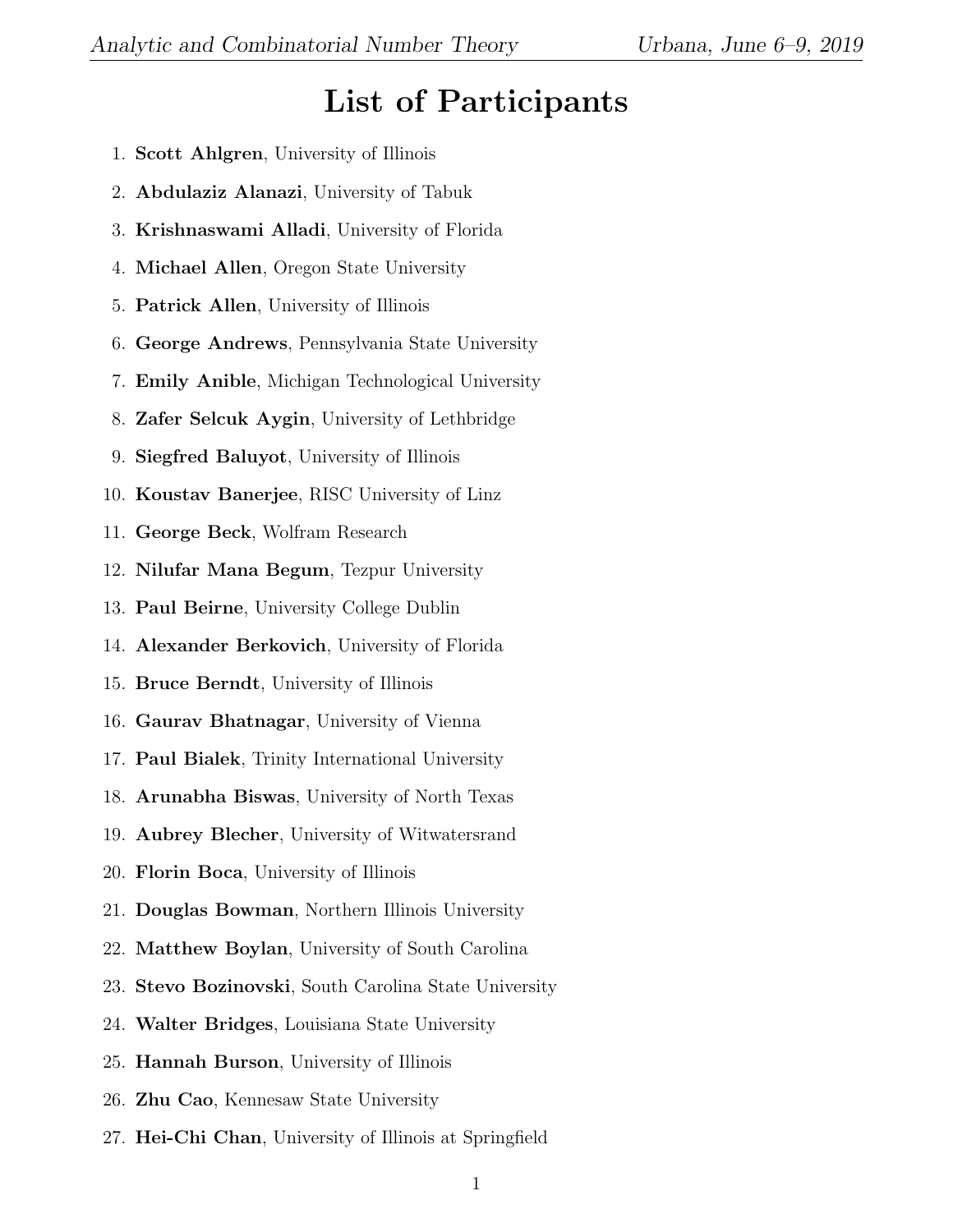- 28. Heng Huat Chan, National University of Singapore
- 29. Song Heng Chan, Nanyang Technological University
- 30. Tsz Chan, University of Memphis
- 31. Sunil Chebolu, Illinois State University
- 32. Shane Chern, Penn State University
- 33. Hyunsoo Cho, Yonsei University
- 34. Youn-Seo Choi, Korea Institute for Advanced Study
- 35. Shashank Chorge, University of Rochester
- 36. Jack Dalton, University of South Carolina
- 37. Agniva Dasgupta, Texas A&M University
- 38. Madeline Dawsey, Emory University
- 39. Harold Diamond, University of Illinois
- 40. Robert Dicks, University of Illinois
- 41. Karl Dilcher, Dalhousie University
- 42. Atul Dixit, IIT Gandhinagar
- 43. Alexander Dunn, University of Illinois
- 44. Dennis Eichhorn, UC Irvine
- 45. Thomas Engelsma,
- 46. Larry Ericksen,
- 47. Susan Ficken, Anne Arundel Community College
- 48. Michael Filaseta, University of South Carolina
- 49. Amanda Folsom, Amherst College
- 50. Kurt Foster,
- 51. Craig Franze, Ohio State University
- 52. Cyndi Garvan, University of Florida
- 53. Frank Garvan, University of Florida
- 54. Nicholas Geis, Ohio State University
- 55. Kaare Gjaldbaek, CUNY Lehman College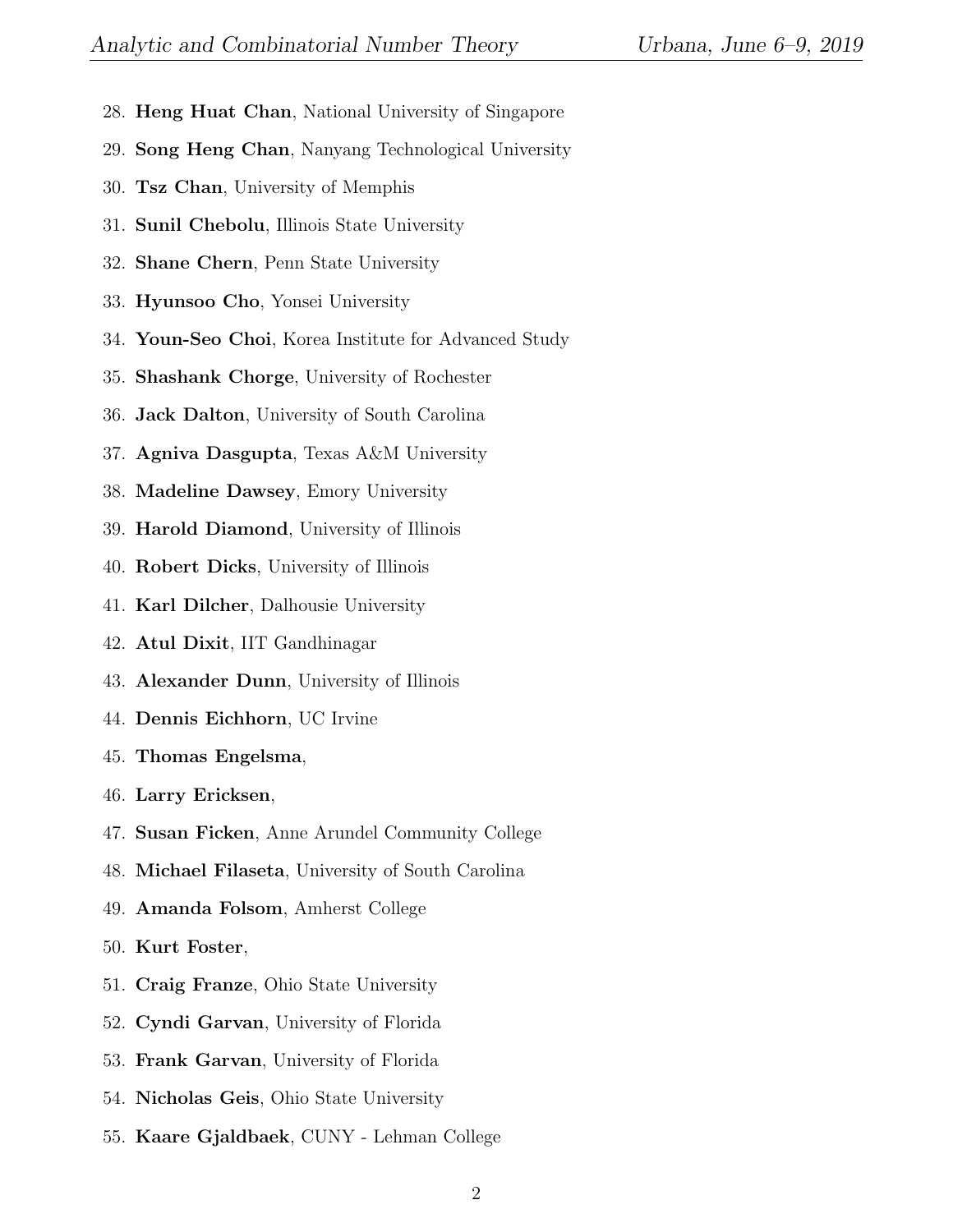- 56. Oscar Gonzales, University of Illinois
- 57. Sid Graham, Central Michigan University
- 58. Chadwick Gugg, Georgia Southwestern State University
- 59. Lakshika Gunawardana, Southern Illinois University
- 60. Zhixing Guo, University of Illinois
- 61. Rajat Gupta, IIT Gandhinagar
- 62. Heekyoung Hahn, Duke University
- 63. Tanja Haxhoviq, CUNY Lehman College
- 64. Bernhard Heim, German University of Tech. in Oman
- 65. A.J. Hildebrand, University of Illinois
- 66. Wade Hindes, Texas State University
- 67. Aimo Hinkkanen, University of Illinois
- 68. Michael Hirschhorn, University of New South Wales
- 69. Nankun Hong, Nanyang Technological University
- 70. Timothy Huber, University of Texas Rio Grande Valley
- 71. Brad Isaacson, New York City College of Technology
- 72. Uha Isnaini, National Institute of Education Singapore
- 73. Paul Jenkins, Brigham Young University
- 74. Lin Jiu, Dalhousie University
- 75. Yeongseong Jo, University of Iowa
- 76. Edna Jones, Rutgers University
- 77. Soon-Yi Kang, Kangwon National University
- 78. Pin Hung Kao, Flagler College
- 79. William Keith, Michigan Technological University
- 80. Chad Kelterborn, University of North Carolina Chapel Hill
- 81. Mizan Khan, Eastern Connecticut State University
- 82. Byungchan Kim, SeoulTech
- 83. Eunmi Kim, Korea Institute for Advanced Study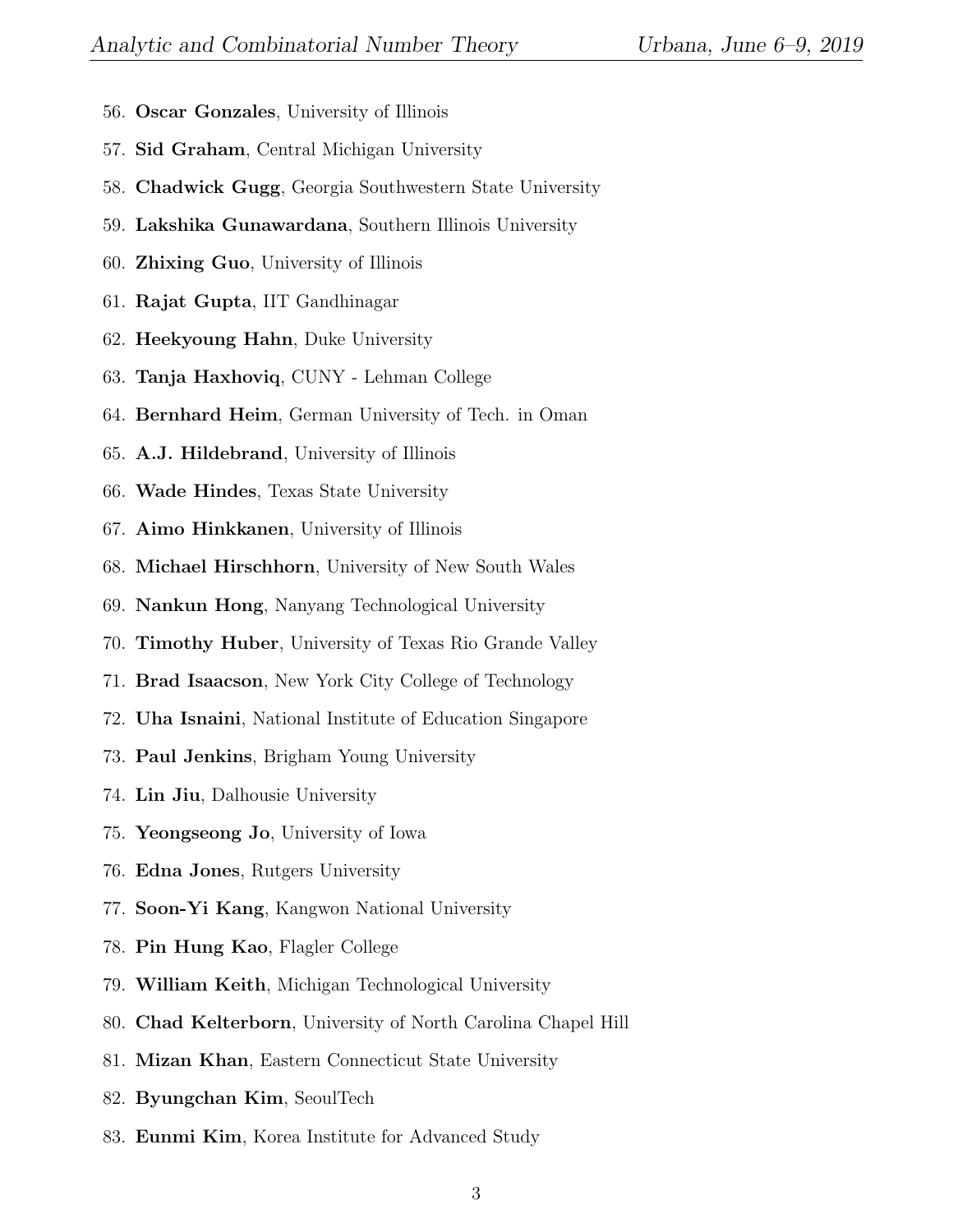- 84. Kwang-Seon Kim, Chosun University
- 85. Louis Kolitsch, University of Tennessee at Martin
- 86. Shin-ya Koyama, Toyo University
- 87. Stephen Kraemer, Saint Joseph's College
- 88. Christian Krattenthaler, Universität Wien
- 89. Brandt Kronholm, University of Texas Rio Grande Valley
- 90. Rochelle Kronzek, World Scientific Publishing Company
- 91. Rahul Kumar, IIT Gandhinagar
- 92. Debanjana Kundu, University of Toronto
- 93. Kagan Kursungoz, Sabanci University
- 94. Yeong-Wook Kwon, Sungkyunkwan University
- 95. Lauren LaRue, Flagler College
- 96. Chong Gyu Lee, Soongsil University
- 97. Wing Hong Leung, Ohio State University
- 98. Xiaomin Li, University of Illinois
- 99. Elizabeth Loew, Springer Verlag
- 100. Wenjun Ma, Tianjin University
- 101. Karl Mahlburg, Lousiana State University
- 102. Bibekananda Maji, IIT Gandhinagar
- 103. Amita Malik, Rutgers University
- 104. Nicholas Mayers, Lehigh University
- 105. James McLaughlin, West Chester University
- 106. Julian Mejia Cordero, Ohio State University
- 107. Shashika Petta Mestrige, Louisiana State University
- 108. Victor Moll, Tulane University
- 109. Mojtaba Moniri, Normandale Community College
- 110. Dania Morales, University of Illinois
- 111. Karen Mortensen, University of Illinois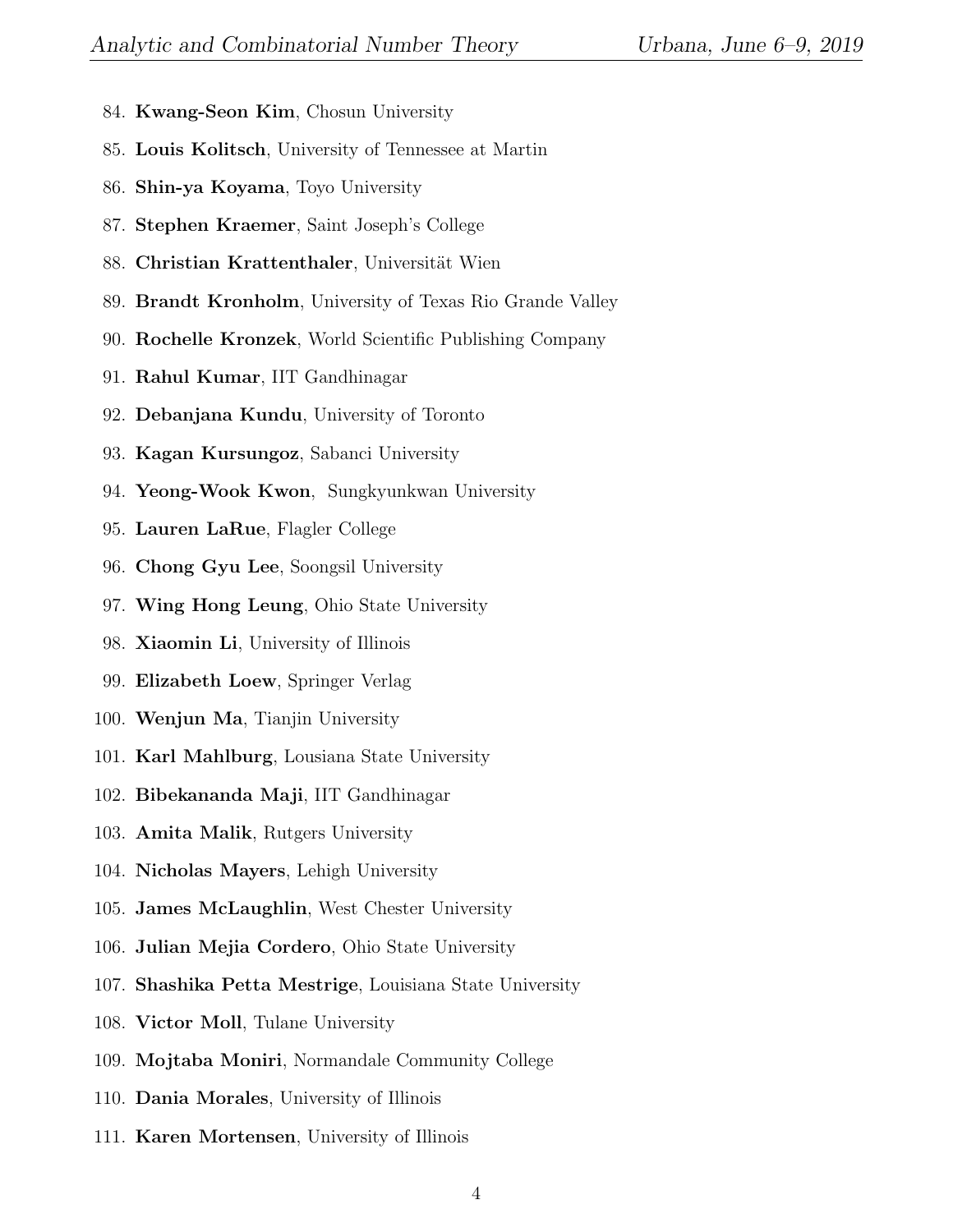- 112. Seyyed Hamed Mousavi, Georgia Institute of Technology
- 113. Hayan Nam, UC Irvine
- 114. Evangelos Nastas, Florida Atlantic University
- 115. Ken Ono, Emory University
- 116. Jiakun Pan, Texas A&M University
- 117. Dhir Patel, Ohio State University
- 118. Peter Paule, RISC Univ. of Linz
- 119. Bogdan Petrenko, Eastern Illinois University
- 120. Meenakshi Rana, Thapar Institute of Eng. and Tech. Punjab
- 121. Vicki Reuter, University of Wisconsin Platteville
- 122. Bruce Reznick, University of Illinois
- 123. Demmas Salim, University of South Carolina
- 124. Praneel Samanta, University of Iowa
- 125. Herman Schaumburg, Northern Illinois University
- 126. Michael Schlosser, University of Vienna
- 127. Robert Schneider, University of Georgia
- 128. Robert Sczech, Rutgers University Newark
- 129. Arseniy Sheydvasser, CUNY Graduate Center
- 130. Yahui Shi, Tianjin University
- 131. Andrew Sills, Georgia Southern University
- 132. Diljit Singh, Stony Brook University
- 133. Satyanand Singh, New York City College of Technology
- 134. Simone Sisneros-Thiry, University of Illinois
- 135. Nicolas Smoot, RISC Univ. of Linz
- 136. Jaebum Sohn, Yonsei University
- 137. Fikreab Solomon, CUNY Graduate Center
- 138. Garima Sood, IIT Gandhinagar
- 139. Brianna Sorenson, Butler University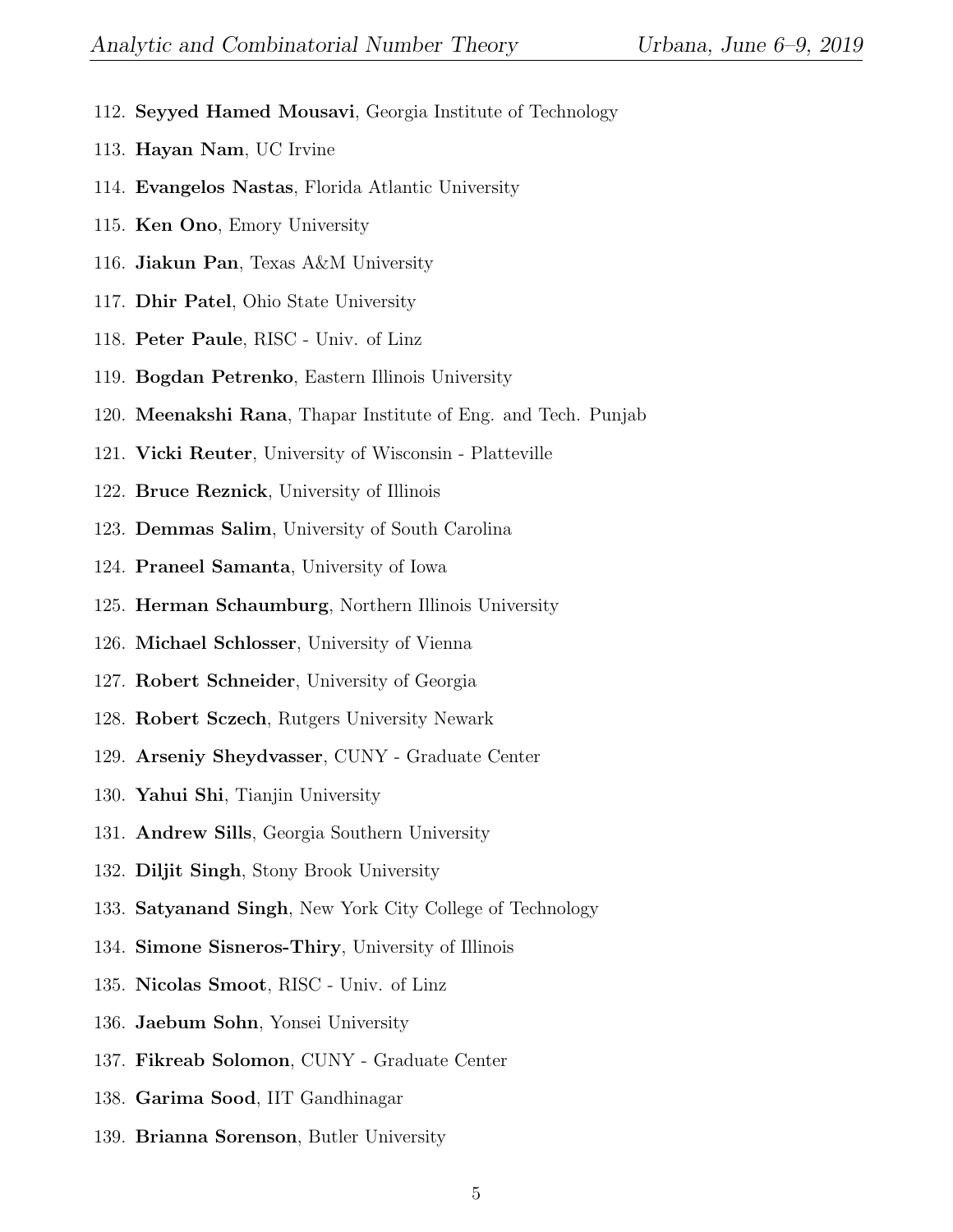- 140. Jonathan Sorenson, Butler University
- 141. Emily Stamm, Allstate
- 142. Dennis Stanton, University of Minnesota
- 143. Kenneth Stolarsky, University of Illinois
- 144. Armin Straub, University of South Alabama
- 145. Leah Sturman, Oregon State University
- 146. Karen Taylor, Bronx Community College CUNY
- 147. Johann Thiel, New York City College of Technology
- 148. Pee Choon Toh, Nanyang Technological University
- 149. Minh Tran, University of Illinois
- 150. Thomas Tran, Duke University
- 151. Zack Tripp, Vanderbilt University
- 152. Steve Ullom, University of Illinois
- 153. Fernando Venegas, Ohio State University
- 154. Ian Wagner, Emory University
- 155. Tim Wagner, Michigan Tech University
- 156. Samuel Wagstaff, Purdue University
- 157. Tanay Wakhare, University of Maryland
- 158. Mesa Walker, Oregon State University
- 159. Biao Wang, SUNY at Buffalo
- 160. Liuquan Wang, Wuhan University and NCTS
- 161. Ole Warnaar, University of Queensland
- 162. Bin Wei, Tianjin University
- 163. Sarah Wesley, inte Q
- 164. Kenneth Williams, Carleton University
- 165. Daodao Yang, Indiana University
- 166. Heesung Yang, Dalhousie University
- 167. Wijit Yangjit, University of Michigan